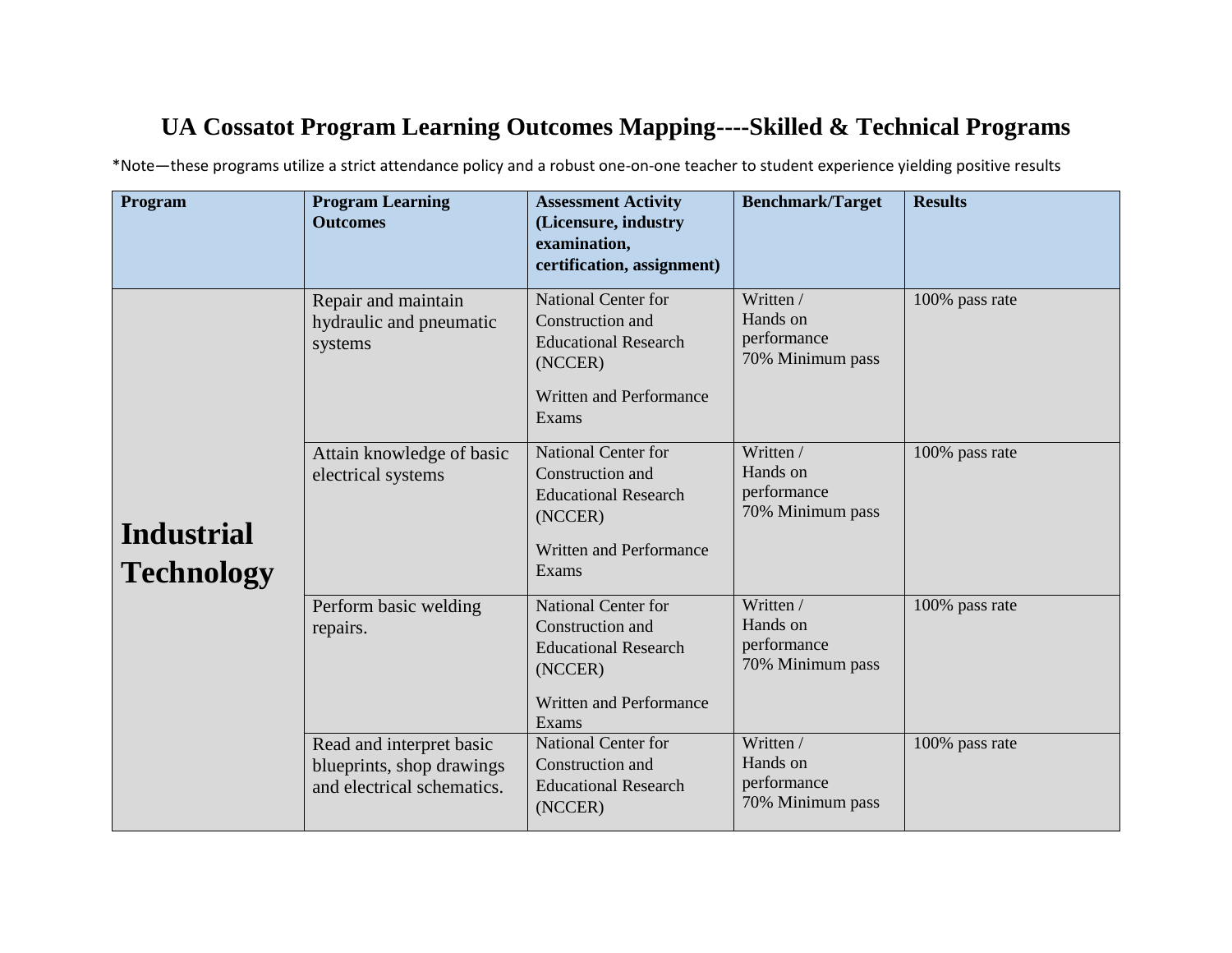|                    |                                                                                                                                                                                                                                | Written and Performance<br>Exams                                                                                             |                                                          |                |
|--------------------|--------------------------------------------------------------------------------------------------------------------------------------------------------------------------------------------------------------------------------|------------------------------------------------------------------------------------------------------------------------------|----------------------------------------------------------|----------------|
|                    | Install belts,<br>sheaves/pulleys, cylinders,<br>motors, pumps, valves,<br>couplings, chains,<br>sprockets, gears, gear<br>boxes, and other<br>components essential to<br>industrial maintenance,<br>repair, and installation. | National Center for<br>Construction and<br><b>Educational Research</b><br>(NCCER)<br>Written and Performance<br>Exams        | Written /<br>Hands on<br>performance<br>70% Minimum pass | 100% pass rate |
|                    | <b>Demonstrate NCCER</b><br>curriculum standards                                                                                                                                                                               | <b>National Center for</b><br>Construction and<br><b>Educational Research</b><br>(NCCER)<br>Written and Performance<br>Exams | Written /<br>Hands on<br>performance<br>70% Minimum pass | 100% pass rate |
| <b>Industrial</b>  | <b>Identify National Electrical</b><br>Code standards and<br>recommended practices                                                                                                                                             | National Center for<br>Construction and<br><b>Educational Research</b><br>(NCCER)<br>Written and Performance<br>Exams        | Written /<br>Hands on<br>performance<br>70% Minimum pass | 100% pass rate |
| <b>Electricity</b> | Read and interpret basic<br>blueprints, shop drawings<br>and electrical schematics.                                                                                                                                            | National Center for<br>Construction and<br><b>Educational Research</b><br>(NCCER)<br>Written and Performance<br>Exams        | Written /<br>Hands on<br>performance<br>70% Minimum pass | 100% pass rate |
|                    | Perform electrical<br>calculations to determine                                                                                                                                                                                | National Center for<br>Construction and                                                                                      | Written /                                                | 100% pass rate |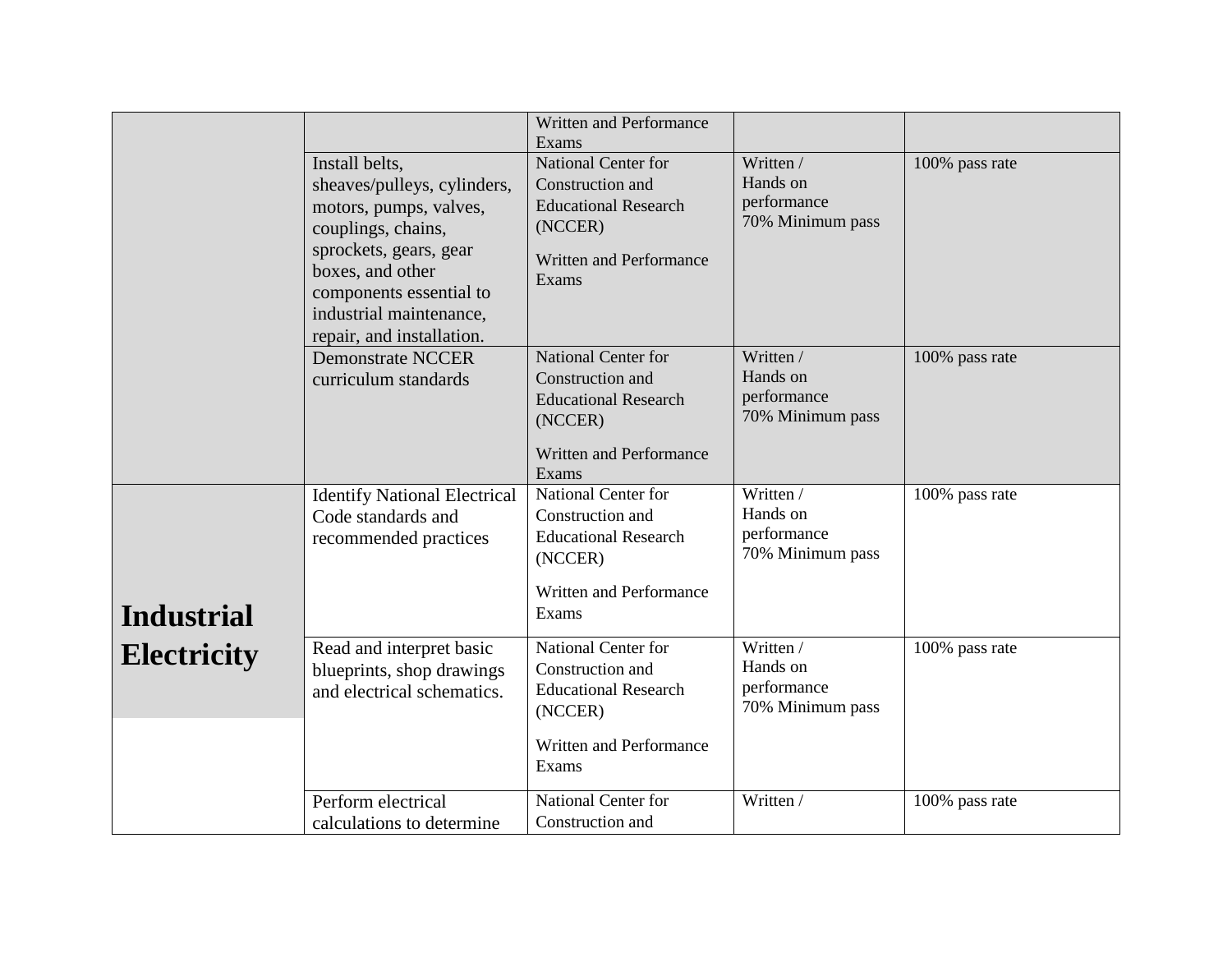| voltage, amperage, and<br>resistance using Ohm's and<br>Kirchhoff's Law<br>Identify proper electrical<br>controls used for industrial<br>motors and equipment | <b>Educational Research</b><br>(NCCER)<br>Written and Performance<br>Exams<br>National Center for<br>Construction and<br><b>Educational Research</b><br>(NCCER)<br>Written and Performance | Hands on<br>performance<br>70% Minimum pass<br>Written /<br>Hands on<br>performance<br>70% Minimum pass | 100% pass rate |
|---------------------------------------------------------------------------------------------------------------------------------------------------------------|--------------------------------------------------------------------------------------------------------------------------------------------------------------------------------------------|---------------------------------------------------------------------------------------------------------|----------------|
| Install and wire electrical<br>components and motors<br>including conduit bending<br>and installation                                                         | Exams<br>National Center for<br>Construction and<br><b>Educational Research</b><br>(NCCER)<br>Written and Performance<br>Exams                                                             | Written /<br>Hands on<br>performance<br>70% Minimum pass                                                | 100% pass rate |
| Trouble shoot problems<br>associated with industrial<br>equipment utilizing<br>Programmable Logic<br>Controllers (PLCs)                                       | National Center for<br>Construction and<br><b>Educational Research</b><br>(NCCER)<br>Written and Performance<br>Exams                                                                      | Written /<br>Hands on<br>performance<br>70% Minimum pass                                                | 100% pass rate |
| Write and install programs<br>to perform a variety of<br>operations utilizing Allen<br><b>Bradley PLCs and software</b>                                       | National Center for<br>Construction and<br><b>Educational Research</b><br>(NCCER)<br>Written and Performance<br>Exams                                                                      | Written /<br>Hands on<br>performance<br>70% Minimum pass                                                | 100% pass rate |
| Demonstrate knowledge of<br>industry and OSHA safety<br>standards for mechanical                                                                              | NATEF/ASE<br>Written and Performance                                                                                                                                                       | Written and Hands on<br>70% pass/fail                                                                   | 100% pass      |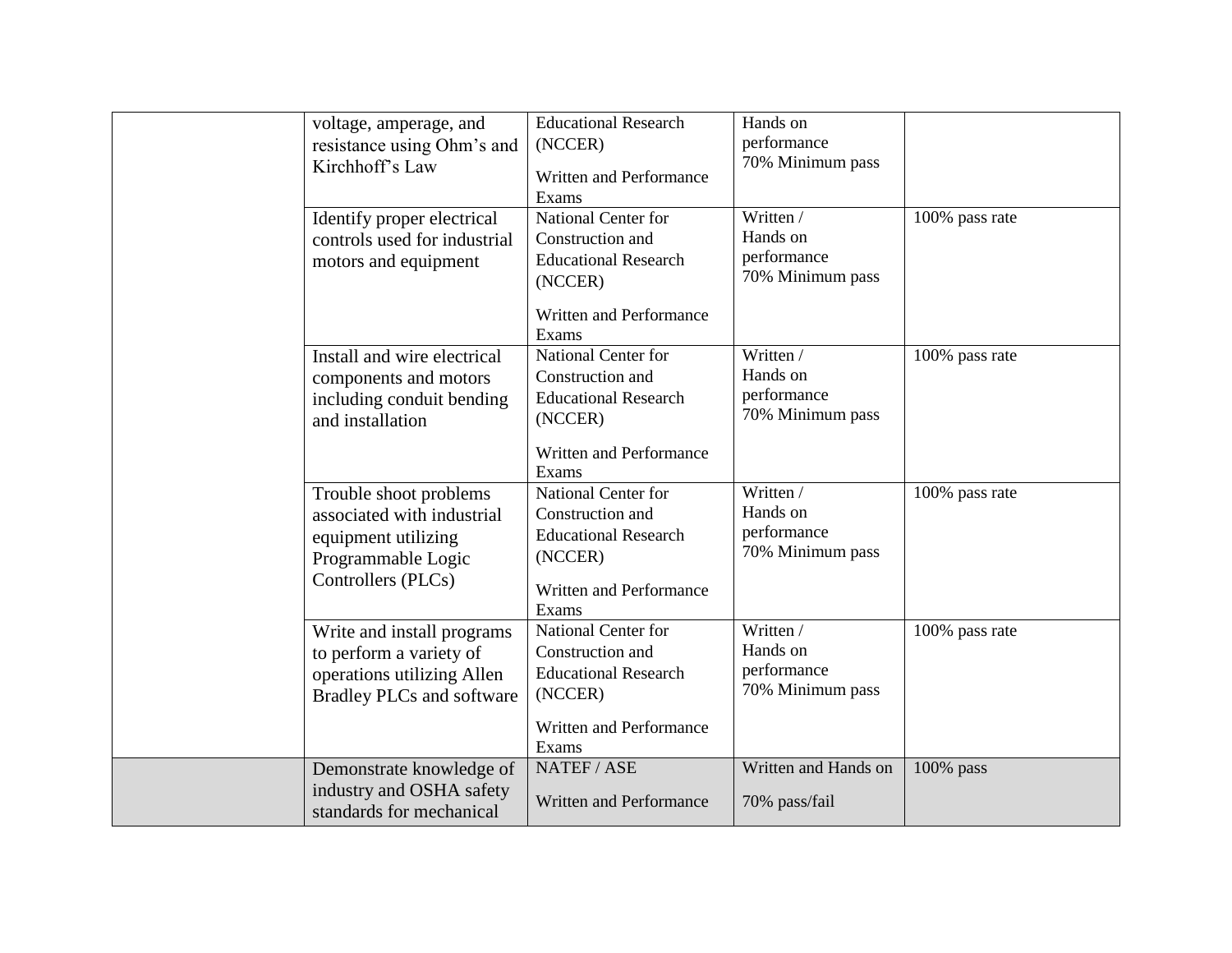|                                    | safety, hazardous waste<br>material control, handling<br>and disposal, and proper<br>vehicle lift safety<br>Demonstrate the proper<br>use of diesel repair hand<br>tools and advanced<br>diagnostic equipment<br>commonly used in the<br>service and repair of diesel<br>technology                                                                 | NATEF / ASE<br>Written / Performance | Written /<br><b>Hands on Evaluation</b><br>70% Pass or Fail | 100% Pass |
|------------------------------------|-----------------------------------------------------------------------------------------------------------------------------------------------------------------------------------------------------------------------------------------------------------------------------------------------------------------------------------------------------|--------------------------------------|-------------------------------------------------------------|-----------|
| <b>Diesel</b><br><b>Technology</b> | Accurately calculate<br>mathematical problems<br>common to the diesel<br>technology industry such<br>as, but not limited to the<br>following: gear ratios,<br>conversion between metric<br>and US measurements,<br>electrical circuits (Ohm's<br>Law), alignment angles,<br>voltmeter, ammeter,<br>ohmmeter readings, and<br>cubic inch replacement | NATEF / ASE<br>Written / Performance | Written /<br>Hands on<br>performance<br>70% Minimum pass    | 100% pass |
|                                    | Demonstrate proper<br>techniques involved in<br>completely removing,<br>disassembling, cleaning,<br>servicing, and re-<br>assembling a diesel engine                                                                                                                                                                                                | NATEF / ASE<br>Written / Performance | Written /<br>Hands on<br>performance<br>70% Minimum pass    | 100% pass |
|                                    | Demonstrate proper<br>technique while<br>performing routine                                                                                                                                                                                                                                                                                         | NATEF / ASE<br>Written / Performance | Written /<br>Hands on<br>performance<br>70% Minimum pass    | 100% pass |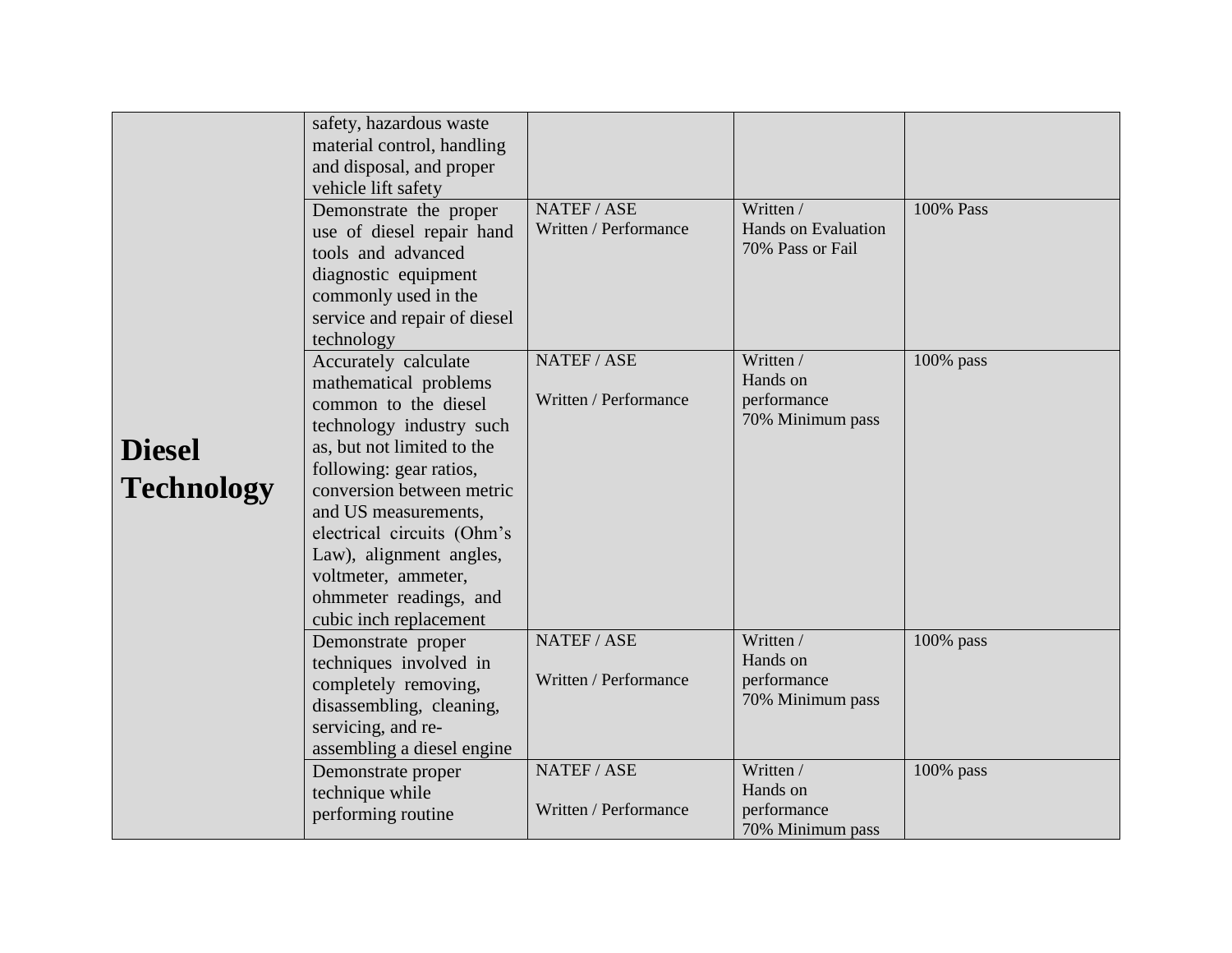|                                        | inspections and preventive<br>maintenance on diesel<br>technology<br>Identify and assemble the<br>parts of diesel fuel<br>injection systems                                                                                                                                      | NATEF / ASE<br>Written / Performance | Written /<br>Hands on<br>performance<br>70% Minimum pass | 100% pass |
|----------------------------------------|----------------------------------------------------------------------------------------------------------------------------------------------------------------------------------------------------------------------------------------------------------------------------------|--------------------------------------|----------------------------------------------------------|-----------|
|                                        | Diagnose and repair for<br>diesel system:<br>brake<br>$\bullet$<br>systems<br>drive<br>$\bullet$<br>(power)<br>train<br>systems<br>heating,<br>$\bullet$<br>ventilation<br>and air<br>conditioning<br>systems<br>electrical<br>$\bullet$<br>and<br>electronic<br>systems<br>used | NATEF/ASE<br>Written / Performance   | Written /<br>Hands on<br>performance<br>70% Minimum pass | 100% pass |
| <b>Automotive</b><br><b>Technology</b> | Apply safe work practices<br>in a manner compatible<br>with OSHA requirements<br>and ASE and NATEF<br>standards.                                                                                                                                                                 | NATEF / ASE<br>Written / Performance | Written /<br>Hands on<br>performance<br>70% Minimum pass | 100% pass |
|                                        | Locate and employ<br>applicable vehicle and                                                                                                                                                                                                                                      | NATEF / ASE<br>Written / Performance | Written /<br>Hands on<br>performance                     | 92% pass  |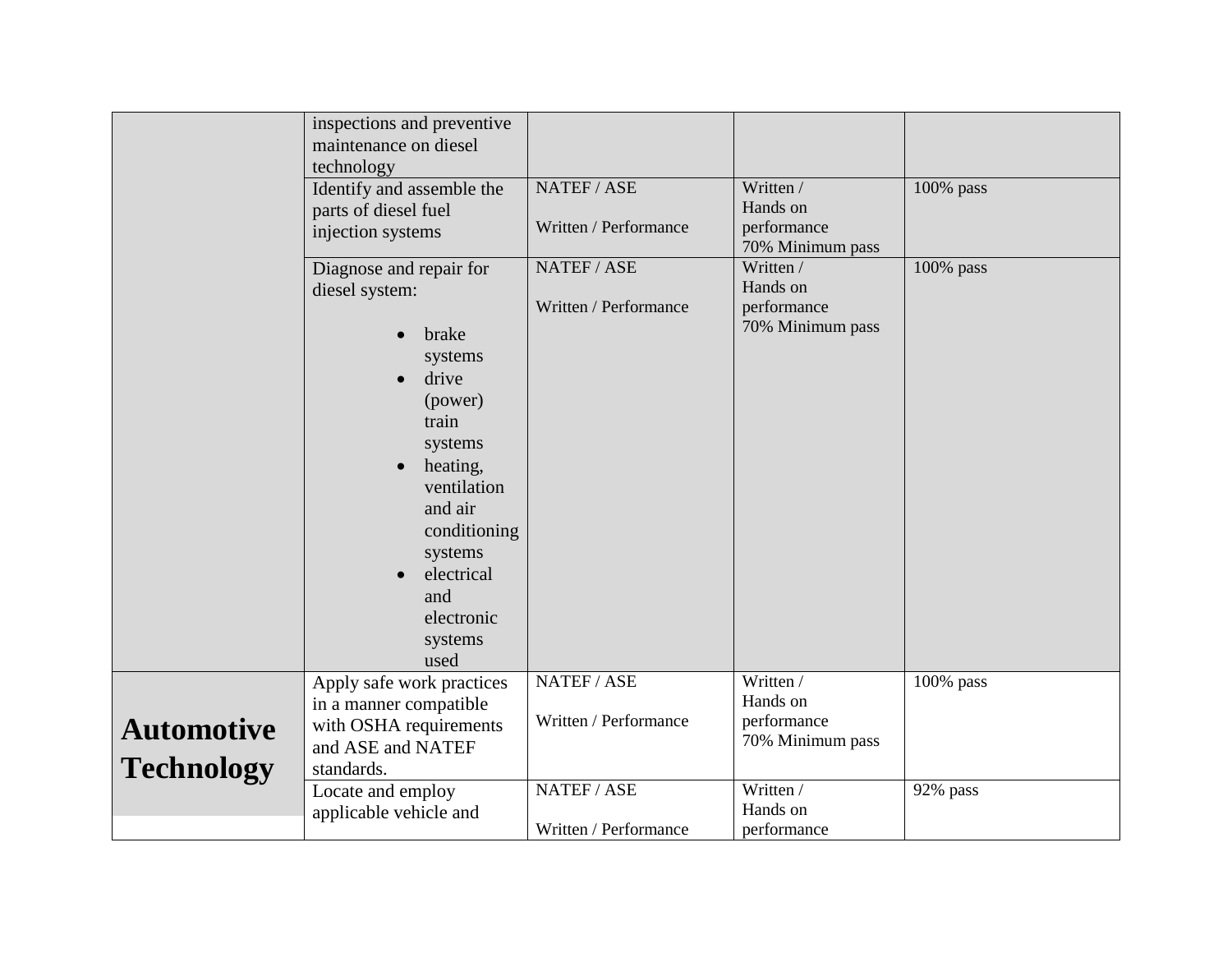|                    | service information from a<br>variety of resources in<br>order to correctly diagnose,<br>and repair or correct<br>malfunctions within each<br>major automotive system<br>Demonstrate knowledge | NATEF/ASE                                                                                            | 70% Minimum pass<br>Written /                            | 90% pass       |
|--------------------|------------------------------------------------------------------------------------------------------------------------------------------------------------------------------------------------|------------------------------------------------------------------------------------------------------|----------------------------------------------------------|----------------|
|                    | and skills to inspect,<br>diagnose, and repair to<br>industry standards the<br>major systems found in<br>current automobiles.                                                                  | Written / Performance                                                                                | Hands on<br>performance<br>70% Minimum pass              |                |
|                    | Identify and explain the<br>function of automotive<br>parts and systems.                                                                                                                       | NATEF/ASE<br>Written / Performance                                                                   | Written /<br>Hands on<br>performance<br>70% Minimum pass | 95% pass       |
|                    | Identify and explain the<br>function of and<br>demonstrate the use of<br>hand tools and<br>computerized diagnostic<br>tools used in the<br>automotive repair industry.                         | NATEF / ASE<br>Written / Performance                                                                 | Written /<br>Hands on<br>performance<br>70% Minimum pass | 90% pass       |
|                    | Principals of<br>Cosmetology-Perform<br>hair care services for all<br>types of hair including hair<br>analysis, hair cutting,                                                                  | Written exams and daily<br>practical application.<br>State board practical exam<br>and written exam. | 70%<br>Practical 75%<br>minimum                          | Pass rate 100% |
| <b>Cosmetology</b> | hairstyling, hair coloring<br>and lightening, permanent<br>waving and chemical<br>relaxing, as well as,<br>perform natural nail<br>services including                                          |                                                                                                      | Written 70%<br>minimum                                   | Pass rate 86%  |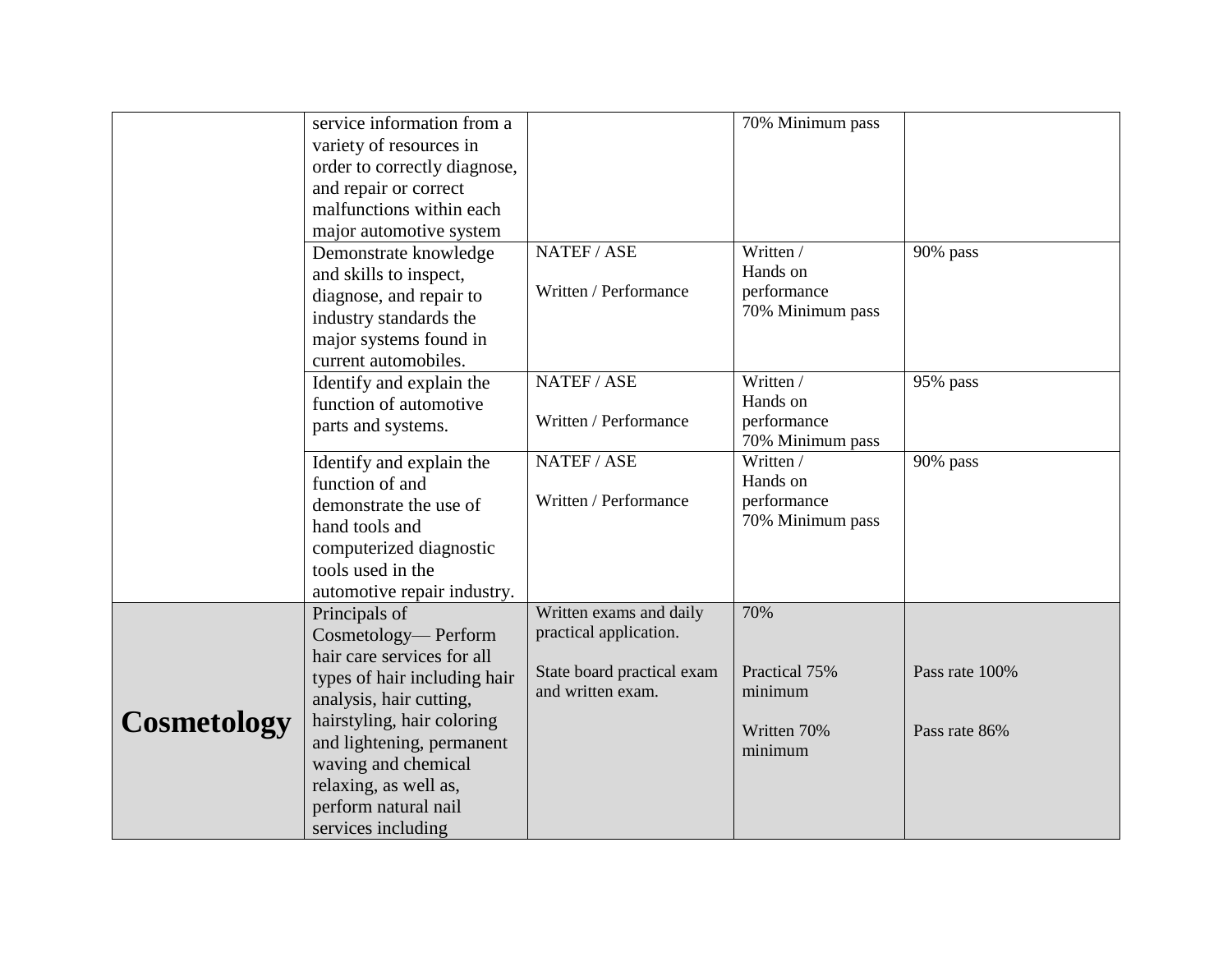|              | manicuring and pedicuring<br>and perform basic skin care<br>services including skin<br>analysis, facials, makeup<br>application and superfluous<br>hair removal including the<br>necessary skills to pass the<br>Arkansas State Licensure<br>Exam.                                              |                                                     |                                               |                |
|--------------|-------------------------------------------------------------------------------------------------------------------------------------------------------------------------------------------------------------------------------------------------------------------------------------------------|-----------------------------------------------------|-----------------------------------------------|----------------|
|              | Professionalism and<br><b>Business Skills— Perform</b><br>salon business such as<br>front desk operations,<br>dispensary inventory and<br>loss prevention, resume<br>building and interviewing<br>skills, self-marketing and<br>the basic knowledge of<br>starting one's own salon<br>business. | Salon business project<br>Weekly rotation of duties | 70%                                           | 100% pass rate |
|              | <b>Sanitation Practices-</b><br>Have the knowledge of<br>decontamination control,<br>public hygiene and special<br>sanitation procedures used<br>for the protection of the<br>client and the operator.                                                                                          | Written test                                        | 70%                                           | 83% pass rate  |
| <b>Radio</b> | Identify trends of<br>broadcasting and the legal<br>issues involved                                                                                                                                                                                                                             | Written exams with<br>On the Job Training (OJT)     | 70% performance<br>based<br>30% written exams | 100% pass rate |
|              | Produce audio, write script,<br>and write news                                                                                                                                                                                                                                                  | Written exams with<br>On the Job Training (OJT)     | 70% performance<br>based<br>30% written exams | $100\%$ pass   |
|              |                                                                                                                                                                                                                                                                                                 |                                                     |                                               |                |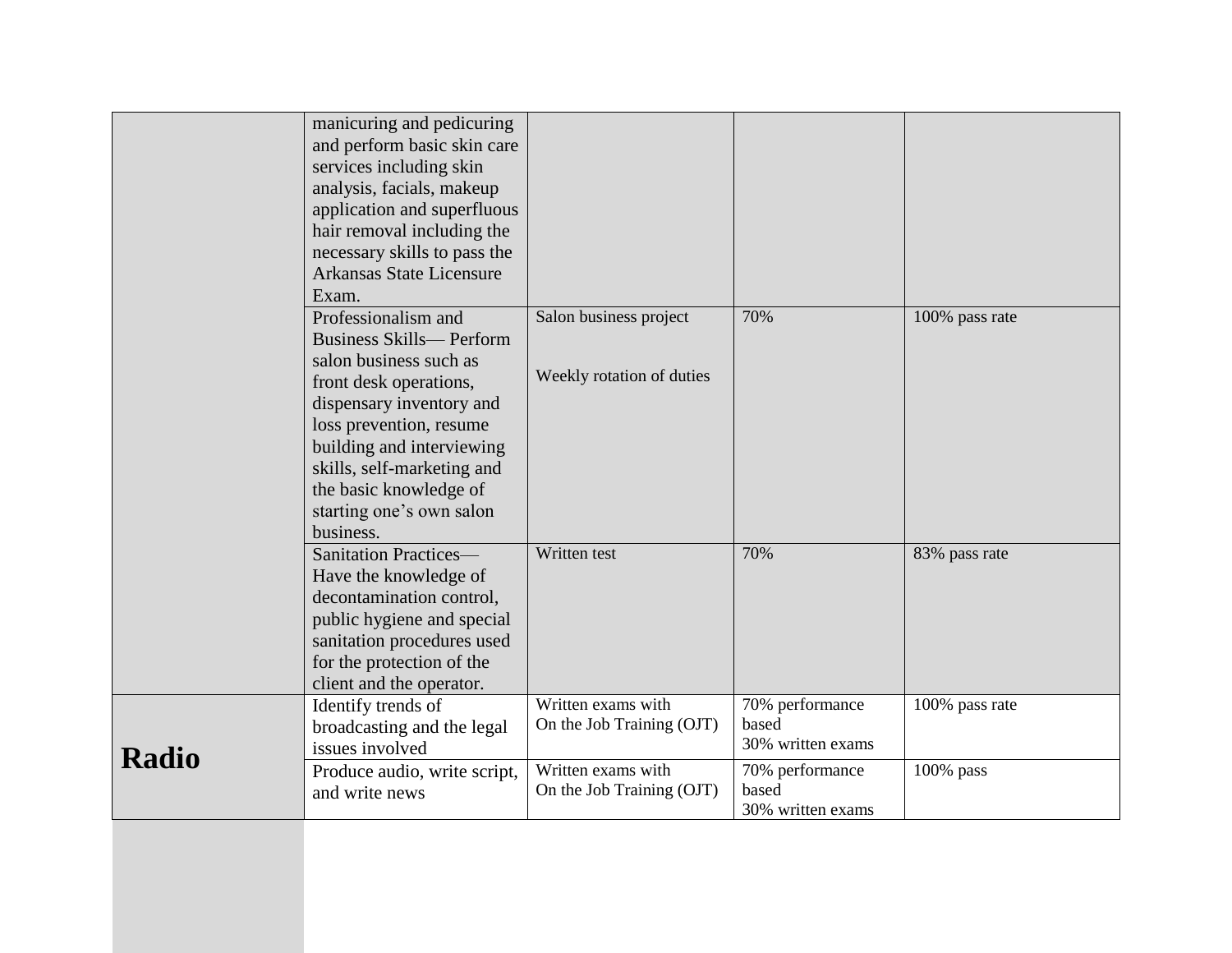|         | Announce, manage, and<br>perform all skills related to<br>radio broadcasting needed<br>for an entry level position                                              | Written exams with<br>On the Job Training (OJT)                                                                              | 70% performance<br>based<br>30% written exams            | 100% pass rate |
|---------|-----------------------------------------------------------------------------------------------------------------------------------------------------------------|------------------------------------------------------------------------------------------------------------------------------|----------------------------------------------------------|----------------|
|         | Perform both in live studio<br>and in the field, including;<br><b>Broadcasting</b><br>Interviewing<br>Advertising<br>sales<br>Promotion<br>Community<br>service | Written exams with<br>On the Job Training (OJT)                                                                              | 70% performance<br>based<br>30% written exams            | 100% pass rate |
|         | Demonstrate welds in flat,<br>horizontal, vertical, and<br>overhead positions using<br>the basic welding<br>processes SMAW,<br>GMAW, FCAW, and<br>GTAW.         | <b>National Center for</b><br>Construction and<br><b>Educational Research</b><br>(NCCER)<br>Written and Performance<br>Exams | Written /<br>Hands on<br>performance<br>70% Minimum pass | 100% pass      |
| Welding | Demonstrate metal layout<br>and cut processes.                                                                                                                  | National Center for<br>Construction and<br><b>Educational Research</b><br>(NCCER)<br>Written and Performance<br>Exams        | Written /<br>Hands on<br>performance<br>70% Minimum pass | 100% pass      |
|         | Demonstrate the<br>fundamentals of welding<br>processes.                                                                                                        | National Center for<br>Construction and<br><b>Educational Research</b><br>(NCCER)<br><b>Written and Performance</b><br>Exams | Written /<br>Hands on<br>performance<br>70% Minimum pass | 100% pass      |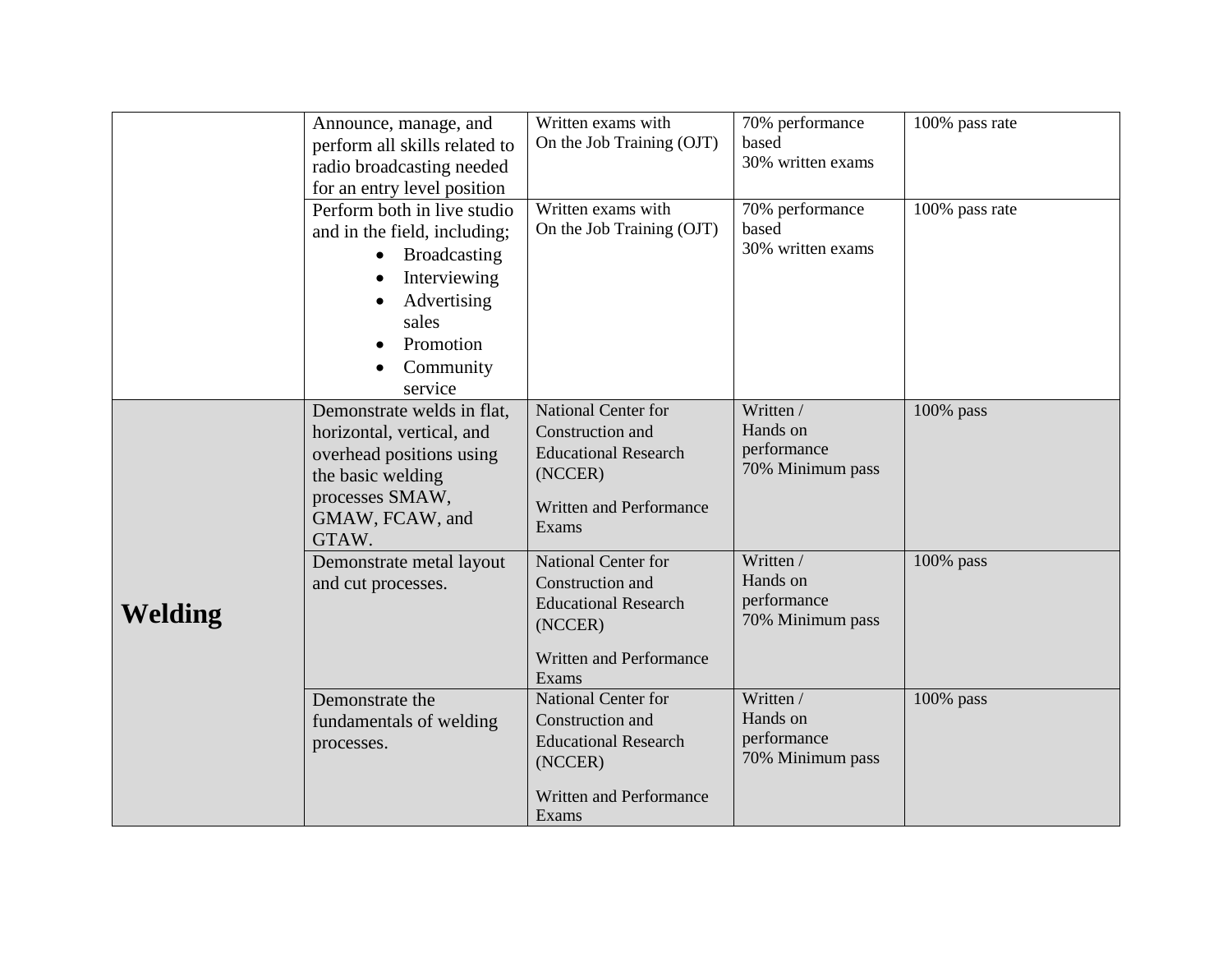|                     | Demonstrate the principles<br>of metallurgy during the<br>welding process.                                                  | <b>National Center for</b><br>Construction and<br><b>Educational Research</b><br>(NCCER)<br>Written and Performance<br>Exams | Written /<br>Hands on<br>performance<br>70% Minimum pass | 100% pass    |
|---------------------|-----------------------------------------------------------------------------------------------------------------------------|------------------------------------------------------------------------------------------------------------------------------|----------------------------------------------------------|--------------|
|                     | Read and interpret basic<br>blueprints and welding<br>symbols to fabricate<br>components.                                   | National Center for<br>Construction and<br><b>Educational Research</b><br>(NCCER)<br>Written and Performance<br>Exams        | Written /<br>Hands on<br>performance<br>70% Minimum pass | 100% pass    |
|                     | Apply basic math and<br>measurement.                                                                                        | <b>National Center for</b><br>Construction and<br><b>Educational Research</b><br>(NCCER)<br>Written and Performance<br>Exams | Written /<br>Hands on<br>performance<br>70% Minimum pass | $100\%$ pass |
|                     | Follow industry and<br>NCCER standards and<br>safety practices.                                                             | <b>National Center for</b><br>Construction and<br><b>Educational Research</b><br>(NCCER)<br>Written and Performance<br>Exams | Written /<br>Hands on<br>performance<br>70% Minimum pass | $100\%$ pass |
| <b>Pipe Welding</b> | Pass guided bend test to<br>AWS standards in the<br>following:<br><b>SMAW</b> carbon<br>steel pipe (uphill<br>and downhill) | National Center for<br>Construction and<br><b>Educational Research</b><br>(NCCER)<br>Written and Performance<br>Exams        | Written /<br>Hands on<br>performance<br>70% Minimum pass | $100\%$ pass |